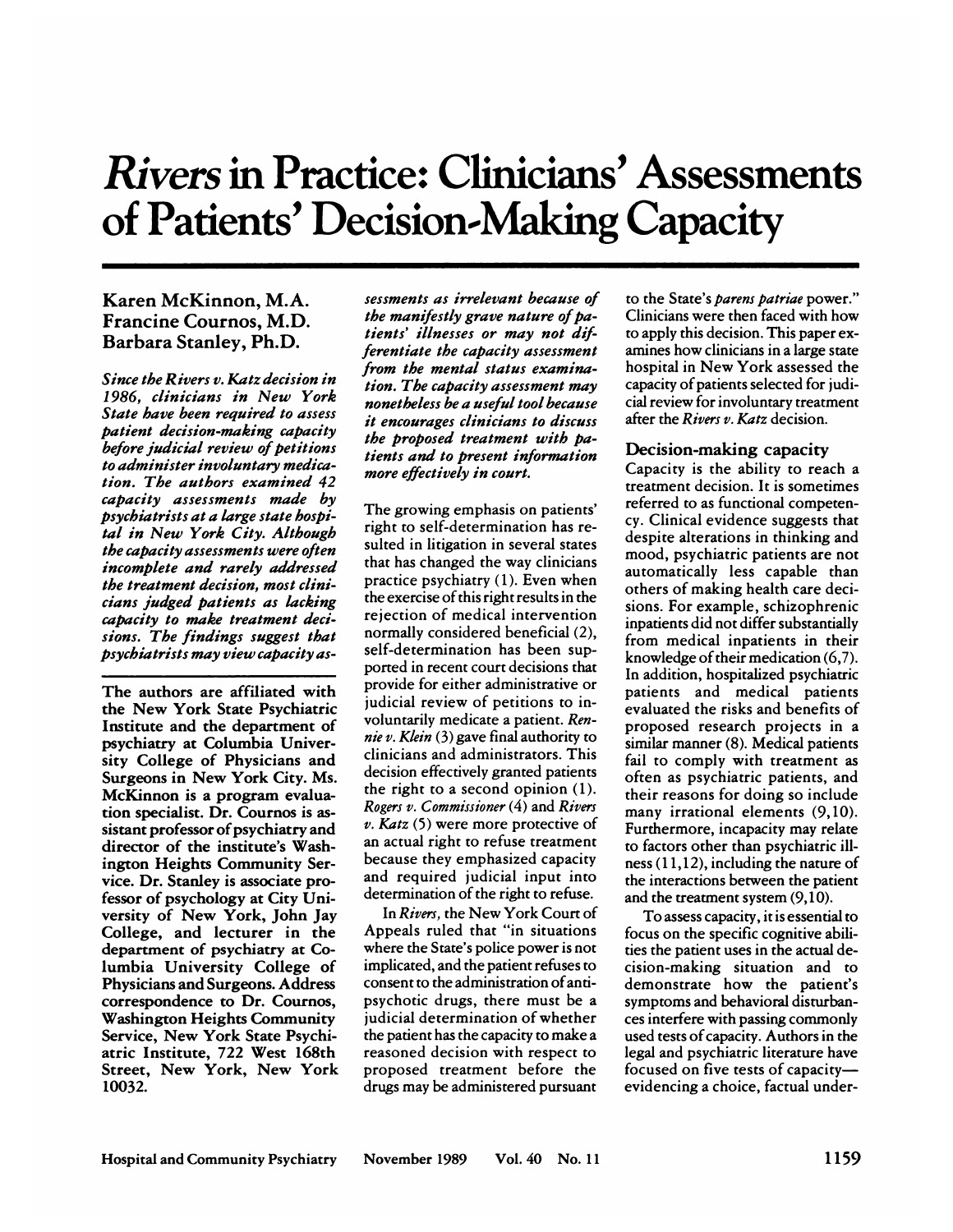standing, national reasoning, appreciation of the nature of the situation, and reasonable outcome of choice  $(13-18)$ . The first four tests have been proposed as a hierarchy (16,18), with each level providing a stricter definition of decisionmaking capacity. Reasonable out come of choice is not part of the hierarchy because **it does not** depend on the patient's reasoning but on the evaluator's judgment of what a reasonable person would do.

**The** *Rivers* decision and subsequent New York State Office of **Mental Health regulations require** each of two evaluating psychiatrists-the treating physician and the clinical director on designee-to in**terview the patient for whom a court** order for involuntary treatment is sought and to formally evaluate capacity. While *Rivers* mandated as sessment of capacity, **it** did not specify how capacity is to be as sessed. State hospital policy requires psychiatrists to complete a psychiat ric summary, outline the proposed course of treatment, complete a capacity evaluation form, and certify that the patient has received the necessary information about the proposed treatment. Judges are then asked to determine whether the patient lacks capacity and, if so, whether the proposed treatment is appropriate and in the patient's best interest. When both conditions are met, judges grant approval of involuntary treatment for periods usually ranging from 30 days to six months (19).

**The capacity section of the ap**plication for involuntary medication assumes that patients who are refusing voluntary treatment have passed **one standard-evidencing a choice.** The State Office of Mental Health outlines three standards that should be applied by clinicians in determining a patient's capacity. They are fac**tual understanding of the proposed** treatment and of its risks, benefits, and alternatives; rational use of information to reach a conclusion about treatment; and appreciation of the consequences of refusing treatment, the ability to anticipate the future and to cognitively and affective-

**ly appreciate the impact refusing** treatment would have on the course of the illness, ability to function, and quality of life. In the state system, standards are not applied hierarchically. Furthermore, the evaluator's judgment of what a reasonable person would do was not included as a standard because **it is biased in favor** of the physician's opinion that the patient needs treatment.

**We sought to determine whether** clinicians presented comprehensive treatment information to patients before assessing their capacity and to identify which capacity standards clinicians used most frequently and **which standards patients were** judged to have passed and failed. A **case example will be presented to ii**lustrate how clinical and legal con cerns can both be served by using the capacity assessment properly.

## Methods

This study retrospectively examined **how clinicians evaluated capacity at a** large state hospital in New York **City for the one-year period imme**diately after implementation of the *Rivers* decision-August 8, 1986, to August 7, 1987.

**Data were obtained from forms** completed by clinicians, including the capacity evaluation form and checklist of information given to patients, from patients' charts, and from the New York State Office of Mental Health computerized patient information system.

**For the one-year period, 2 1 pa**tients ( 1 percent of the total number ofbeds) were judicially reviewed for involuntary medication. Because each patient was evaluated by two clinicians, 42 capacity assessments **were reviewed.**

**A sole rater scored the capacity** assessments. For each standard, the rater determined whether the capacity standard was addressed and, if so, whether the clinician focused specifically on the patient's capacity to make a treatment decision, rather than giving a description of the patient's general reasoning abilities and dysfunctions. The rater also **judged whether the patient passed or failed the standard.**

Patients were considered capable

of factual understanding if they demonstrated adequate comprehension of the purpose of the prescribed medication and its potential effects. **On the standard addressing rational** use of information, patients were judged to be capable if they displayed relevant reasoning with respect to the treatment decision. Patients who acknowledged their **mental illness and the potential ef**fects of their treatment decision on **their mental health were considered** capable on the third standard, appreciation of the consequences of refusing treatment.

## Results

**The patients in the sample were representative of the hospital popula**tion. Of the 21 patients who appeared in court, four were women, 17 were men, 13 were black, four **were Hispanic, three were white,** and one was Asian. Fourteen of the patients had at least a high school diploma. At the time of the court proceedings, 14 patients had clinical **chant diagnoses of schizophrenia,** four had schizoaffective disorder, **two had organic brain syndrome, and one had affective disorder.**

**The** mean  $\pm$  SD age of the women **was**  $58 \pm 13.9$ , and of the men, 39 **±** 12.5. Females were somewhat underrepresented relative to the total hospital population, but the age **skew was consistent. The mean ± SD** number of previous psychiatric hos**pitalizations was 6.4 ±** 6.2. Patients had been in the hospital for a mean  $\pm$  SD of  $11 \pm 20.6$  months at the  $time$  of the first evaluation for involuntary treatment. The mean **± SD** time **from the first evaluation to the court decision was 5.8 ±** 2.3 weeks.

**Treatment explained to pa***tients.* **A majority of clinicians re** ported explaining all treatment-related issues to patients. Thirty-nine **of the 42 evaluators stated that they explained the patient's condition,** the proposed treatment, the anticipated benefits of treatment, and the risk of adverse effects of treatment. Thirty-five clinicians reported **explaining the availability of other** treatments and comparing their benefits and risks with those of the proposed treatment.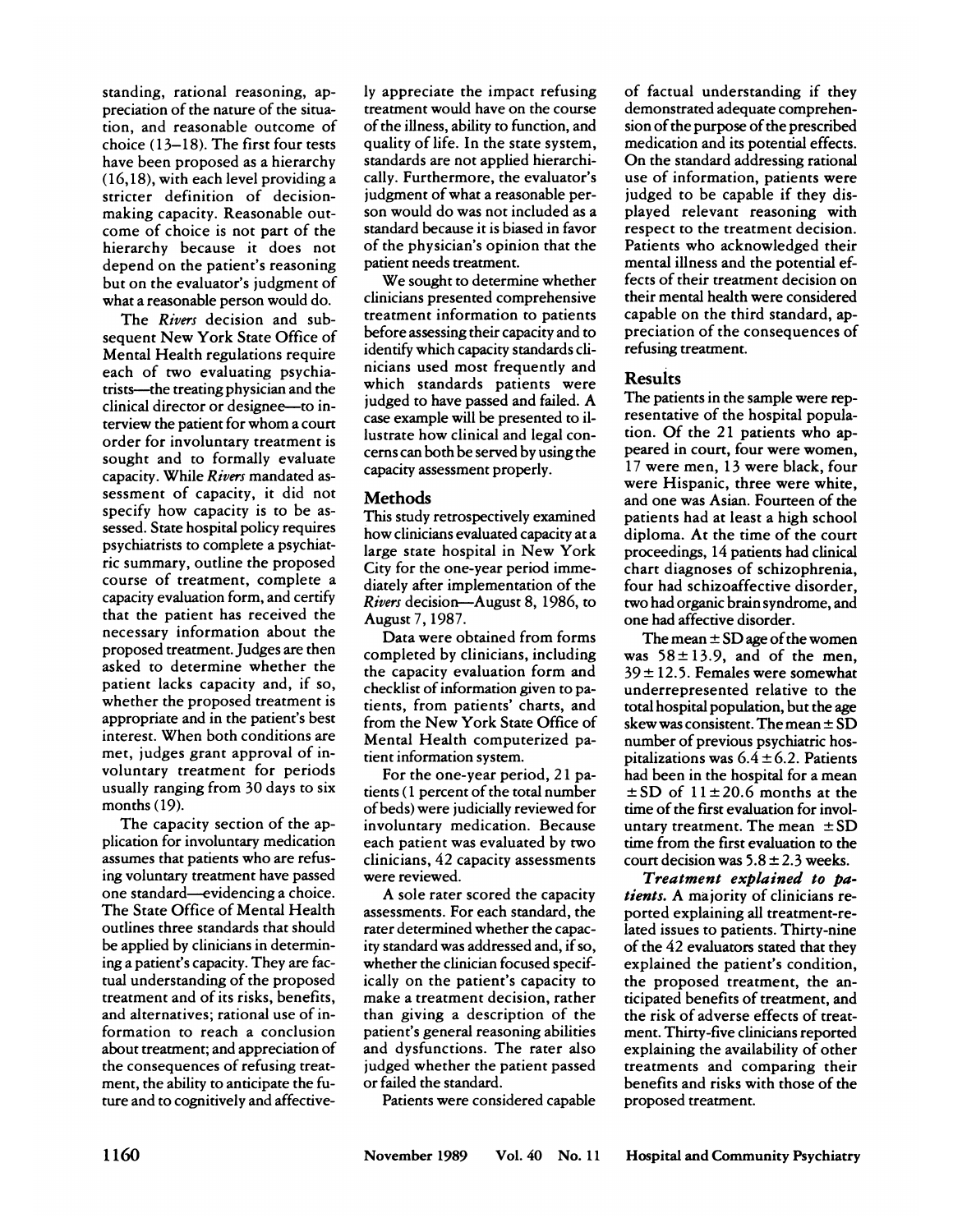| Table 1 |  |  |                                                                               |  |
|---------|--|--|-------------------------------------------------------------------------------|--|
|         |  |  | Clinicians' use of standards in evaluating patients' decision-making capacity |  |

|                                        | Standard                 |      |                                |      |              |      |  |  |
|----------------------------------------|--------------------------|------|--------------------------------|------|--------------|------|--|--|
|                                        | Factual<br>understanding |      | Rational use<br>of information |      | Appreciation |      |  |  |
| Clinician<br>response $(N=42)$         | N                        | %    | N                              | K    | N            | %    |  |  |
| Did not address                        | 34                       | 81.0 | 11                             | 26.2 | 6            | 14.3 |  |  |
| Could not evaluate                     |                          | 7.1  | 4                              | 9.5  | 0            | 0.0  |  |  |
| General comments<br>Treatment-specific | 2                        | 4.8  | 26                             | 61.9 | 33           | 78.6 |  |  |
| comments                               |                          | 7.1  |                                | 2.4  |              | 7.1  |  |  |

*Standards of capacity.* Only five assessments were performed using all **three standards, 23 were made** using two standards, and 14 using **one standard. Factual understanding was addressed by eight evaluators,** rational use of information by 31, and appreciation of the consequen ces of refusing treatment by 36.

None of the 42 evaluators as **sessed only factual understanding,** three assessed only rational use of information, and 11 assessed only appreciation. The most frequently applied combination of standards was rational use and appreciation, which **were used together by 20 clinicians.**

*Evaluations.* **A mean ± SD of**  $1.8 \pm .1$  clinician comments per patient were about general patient dysfunction, while only  $.14 \pm .5$  per **patient were specific to treatment. As Table 1 shows, the rest of clinicians' comments expressed their in**ability to make adequate evaluations **ofcertain standards because patients were uncooperative with the inter**view. Seven of the 1 26 possible as sessments were specific to treatment. The clinicians who made treatment-specific evaluations addressed all **three standards of capacity.**

**The 42 evaluators gave patients** passing marks on only three assess ments-two on factual understanding and one on rational use of information. Five patients failed on **one standard, 14 failed on** two standards, and two failed on all three standards.

## Case **example**

**The following case exemplifies a** complete and treatment-specific capacity evaluation.

**Mn. 5, a 41-year-old black male, had four prior psychiatric admis**sions. He was committed due to **auditory command hallucinations to** kill others. At the time of the initial evaluation for involuntary treatment, he had been in the hospital for four and a half months, and his diagnosis was chronic paranoid schizophrenia. He was at that time described as belligerent, hostile and potentially violent, combative, and threatening to staff and other pa**tients. On at least one occasion, he** was placed in seclusion. His reported symptoms were thought disorder and command hallucinations. His speech, which was pressured at times, was tangential with neologisms. **He had abused cocaine and** marijuana. His primary objection to medication concerned the adverse side effects he anticipated.

*The clinician's assessment.* **The** following statements are verbatim accounts from the clinician's report. The phrases in quotes are statements by the patient that were included in the clinician's report to substantiate the assessment.

*Factual understanding of the proposed treatment.* Mr. S is aware that neuroleptics act on the nervous system and that they "affect the brain" and may cause adverse effects such as "impotence and low blood pressure."

*Rational use ofinformation.* **The** patient fears adverse effects of the medication and is skeptical of any benefits **it may offer.**

*Appreciation of the consequences of refusing treatment.* **The patient has** poor insight into his illness. He does

N % FILE REFERENCE OF the discrepancy of the discretion of the discretion of the discretion of the discretion of the discretion of the discretion of the discretion of the discretion of the discretion of the discretion of t not appreciate his deterioration over the past weeks with regard to his withdrawn, hostile, and violent behavion. He believes he is functioning as **he always** has without medication and that he can exercise self-restraint **to prevent future violent behavior. He is not aware of his thought dison**ficulties associated with **it.He ap**pears not to understand the difficulty **he will have leaving a locked ward if** he continues to refuse treatment.

> *The rater's conclusion.* **Mn. S,** the only patient judged to have passed **any capacity standard, passed** two of the three standards—factual understanding and rational use of information-but failed the third standard because he was incapable of appreciating the consequences of refusing treatment. The clinician made treatment-specific comments **to substantiate his opinion on all** three standards.

## **Discussion**

**In this small sample, a majority of cli**nicians reported presenting comprehensive treatment information to patients undergoing review for involuntary treatment. However, the clinicians appeared to have difficulty applying capacity standards. Although too few capacity standards **were used and the clinicians' corn** ments were too generalized, most clinicians concluded that patients lacked the capacity to reach a treatment decision.

**The few clinicians who attempted to assess the patients' factual under**standing often found that patients refused to be interviewed. This find**ing is consistent with previous find**ings of greater hostility among patients who refuse psychiatric treatment (20).

**There are other possible explana**tions for clinicians' neglect of the factual understanding assessment. Physicians may not value the patient's role in decision-making and ignore **the patient's grasp of the facts. Some** patients may not be able to convey adequate information (21). How**ever, since some findings of ade**quate capacity at the level of factual understanding were observed, failing **to assess patients on this standard**